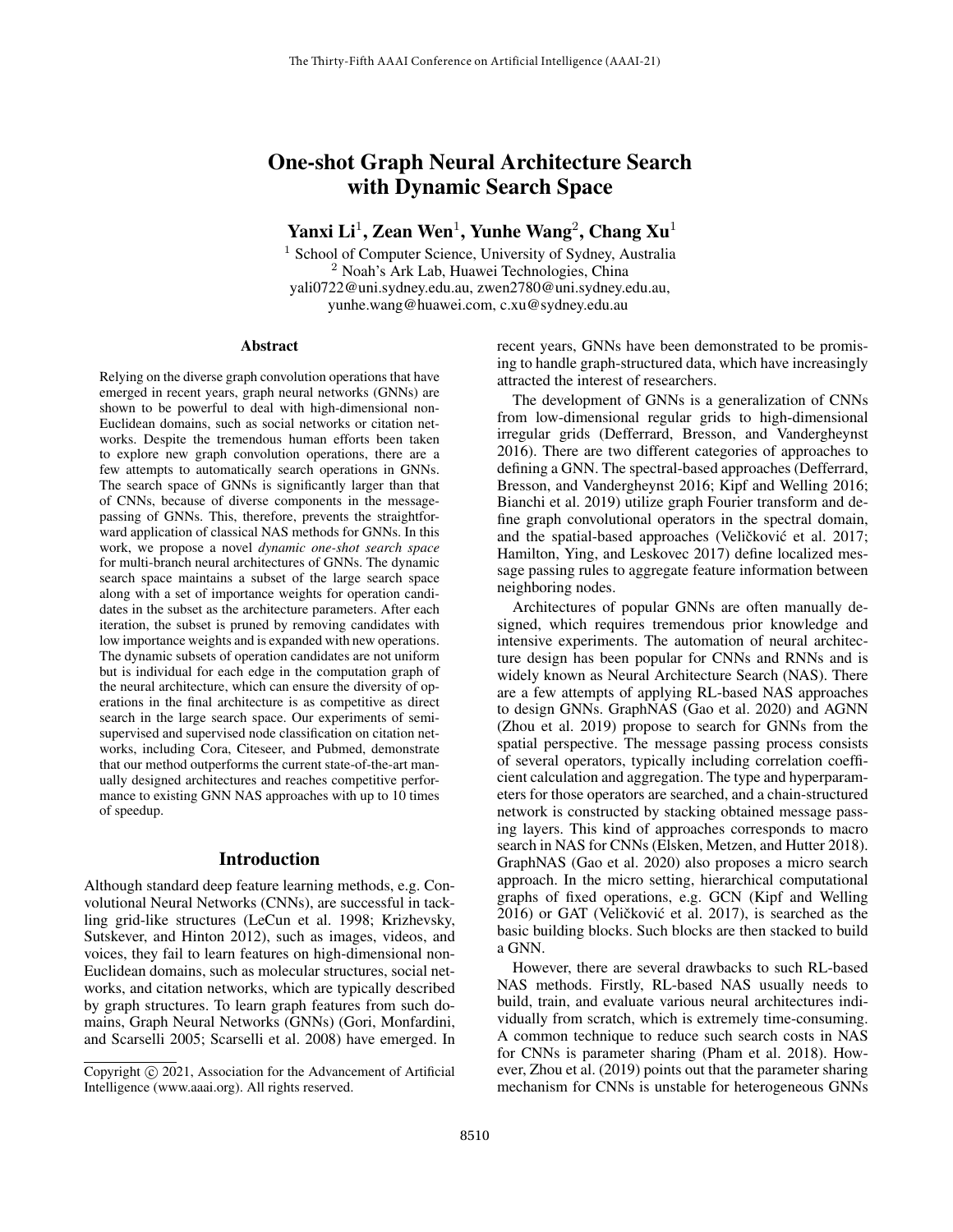and should be constrained. Secondly, in the micro Graph-NAS setting, the RL controller is trained to select from only 12 fixed operations and their connection patterns (Gao et al. 2020), which leads to a huge gap of candidates number comparing to the macro setting.

In this paper, we propose a novel one-shot graph NAS with a dynamic search space. We search for micro architectures built with repeated blocks, and we also design the operation candidates from the message passing perspective. This results in 224 message passing operation candidates along with 2 special candidates including none for no connection and identity for skip-connection, which is around 18 times larger than the GNN search space of the micro GraphNAS (Gao et al. 2020) and is around 28 times larger than the CNN search space of DARTS (Liu, Simonyan, and Yang 2018). In our one-shot setting, a hyper-network containing all possible architectures as sub-graphs, each of which is constructed by the weighted sum of operation candidates. Instead of sharing parameters among operations in different architectures (Zhou et al. 2019), they are trained in parallel. To tackle the challenge of discovering an optimal architecture from such a large number of operations, we turn to maintain a dynamically updated smaller subset of the search space. An architecture parameter is introduced as the importance weights of operations in the subset. The subset of search space is iteratively pruned by removing operations that have low importance weights. Only the top-K operations are retained, and then the subset is expanded with new samples from a queue of inactive operations for the next iteration. The iteration ends when there are no more queued candidates. Our experiments of semi-supervised and supervised node classification on citation networks, including Cora, Citeseer, and Pubmed, demonstrate that our method outperforms the current stateof-the-art manually designed architectures and reaches competitive performance to existing GNN NAS approaches with up to 10 times of speedup.

## Related Works

#### Graph Neural Networks

A great number of GNN architectures have been designed by researchers, accompanied by their superior performance in molecules, bioinformatics, social network, and computer vision graph-structured data processing (Kipf and Welling 2016; Wu et al. 2019; Morris et al. 2019; Li et al. 2019). Graph Convolutional Network (GCN) introduces a layerwise propagation rule, follow which each node's feature is updated by aggregating the information from its neighbors (Kipf and Welling 2016). Based on this GCN method, a simplified version – Simple Graph Convolution (SGC) – was proposed to reduce the excess complexity of GCNs by repeatedly removing the nonlinearities between GCN layers and collapsing the resulting function into a single linear transformation (Wu et al. 2019).

One of the inherent limitations of current GNNs identified by many researchers is related to the feature aggregation scheme (Morris et al. 2019; Klicpera, Bojchevski, and Günnemann 2018; Hu et al. 2019). Morris et al. (2019) demonstrated that the standard GCN can be considered as

the neural version of the 1-dimensional Weiseriler-Leman (WL) algorithm, of which the expressive power is limited because of the fixed feature construction scheme. K-GNNs (GraphGCN), based on the k-dimensional WL algorithm, was proposed to exceed this performance limit. Klicpera, Bojchevski, and Günnemann (2018) indicated that current aggregation schemes extract only limited neighbor information. Approximated Personalized Propagation of Neural Prediction (APPNP) utilizes the personalized PageRank aggregation scheme (Page et al. 1999) and adds a teleporting to the root node, enabling the node to leverage the information from a larger neighborhood. To address the same limited receptive field problem, Hierarchical GCN (H-GCN) constructs a coarsening mechanism to increase the receptive field and capture the global information. (Hu et al. 2019). Bianchi et al. (2019) proposed a novel ARMA filter to overcome the shortage of the original polynomial filter which are sensitive to the graph signal and structure.

#### Neural Architecture Search

Neural Architecture Search (NAS), a burgeoning automatic architecture engineering technique, can construct a complex and high-performance neural network architecture without human engaged trial and error. Early NAS algorithms focus on the *macro-architecture* search manner. Specifically, they aim to optimize operations together with their hyperparameters in different layers of a chain-structured neural network simultaneously. Motivated by the repeated motifs which are the essential components in the high-performing hand-crafted CNN architecture, NASNet (Zoph et al. 2018) proposed to search for normal and reduction cells (*microarchitecture*) as the building blocks for the final neural network. Searching on cells instead of the whole architecture can dramatically reduce the size of searching space, accelerating the searching procedure, while proved to have a better performance (Elsken, Metzen, and Hutter 2018; Zoph et al. 2018).

Early NAS methods usually incorporate reinforcement learning (RL) into the searching strategy of NAS (Baker et al. 2016; Zoph and Le 2016; Zhong et al. 2018; Zoph et al. 2018). In the RL-based NAS approaches, the construction of neural architectures is considered as a Markov decision process (MDP), and an RL agent is trained to learn the generation of architectures. The reward for the agent is based on the estimation of the architecture performance (Elsken, Metzen, and Hutter 2018). RL-based NAS methods repeatedly train discrete architectures from scratch for evaluation, which is time-consuming.

To reduce the search cost, differentiable NAS approaches (Liu, Simonyan, and Yang 2018; Dong and Yang 2019) utilize a continuous relaxation of the architecture representation, allowing to optimize the architecture by using gradient descend. This strategy outperforms RL-based NAS approaches with less computation cost (several GPU hours comparing to thousands of GPU days). Besides direct reducing the training cost, CARS (Yang et al. 2020) proposes a novel efficient continuous evolutionary approach based on the historical evaluation. Similarly, PVLL-NAS (Li et al. 2020a) schedules their evaluation with a performance esti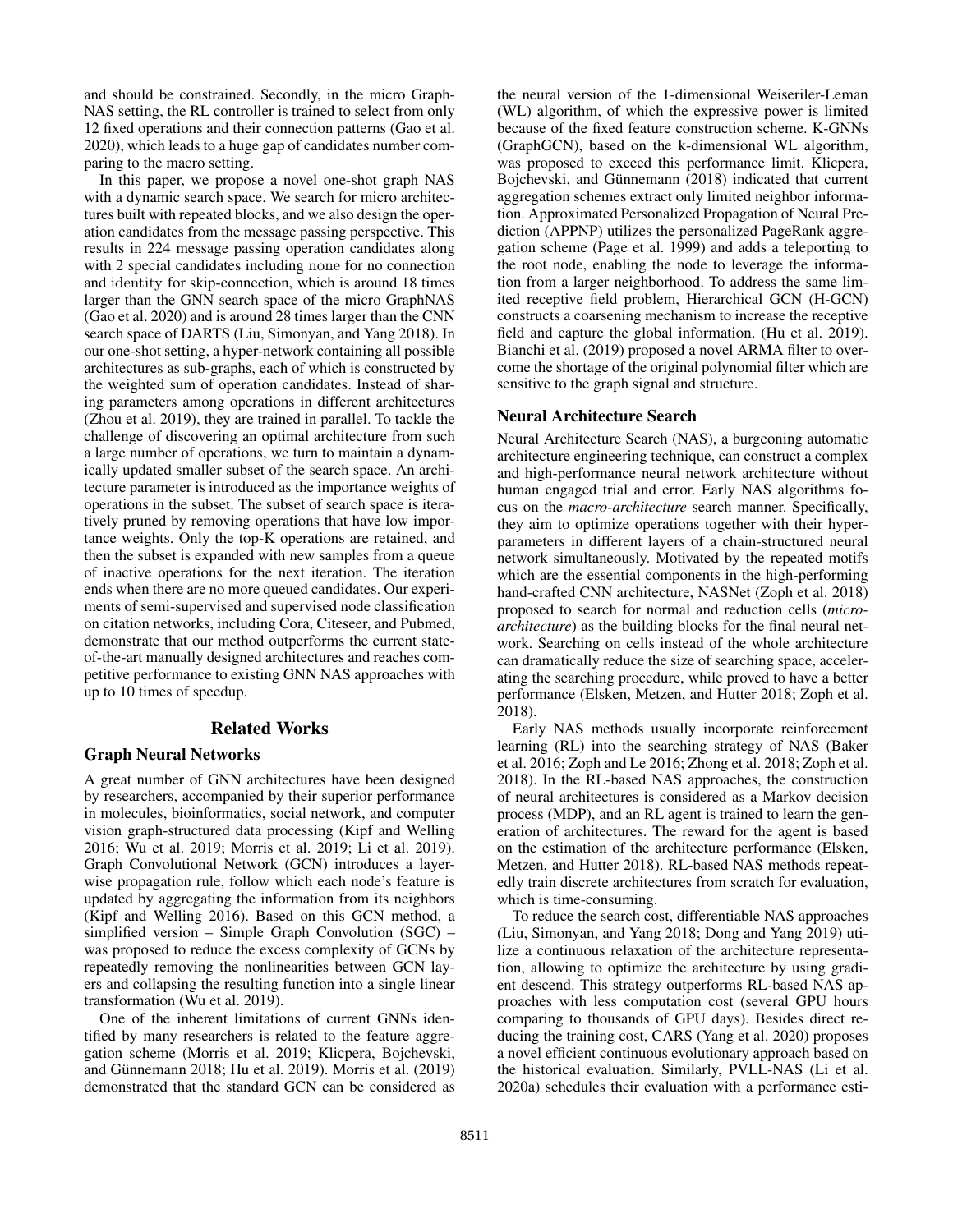mator, who samples neural architectures for both architecture searching and iterative training of the estimator itself. Another direction benefits from the efficiency of domain adaptation. AdaptNAS (Li et al. 2020b) proposes to adapt neural architectures searched on a small proxy task to a large target task, which reduces the search cost and guarantees the performance on large-scale tasks in the meantime.

NAS can help to solve the limitations of GNN architectures addressed above. The automatic architecture search solves the labor-intensive problem of GNN architecture design. Besides, by assembling a more complex topological search space, the searched architecture can be more complex and robust to different graph data. There are some finished works of neural architecture search on GNN architecture such as Auto-GNN (Zhou et al. 2019) and GraphNAS (Gao et al. 2020). They used the reinforcement learning technique to perform the neural architecture search and achieve stateof-art performances. In this paper, we proposed a GNNbased architecture search algorithm, based on Differentiable Architecture Search (Liu, Simonyan, and Yang 2018). Our experiments showed that our results are competitive with that of the current NAS GNN while our algorithm requires fewer computation hours.

### Methodology

In this section, we first formally define the formulation of NAS for GNN from a bi-level optimization perspective. Then, we define the search space for GNNs along with a set of operation candidates in a message-passing form. Finally, we discuss how to perform one-shot NAS with the largescale operation candidates by utilizing a dynamic search space.

#### Problem Formulation

Let  $A$  be a search space consisting of neural architectures  $\alpha$ . Neural architecture search (NAS) is to find an optimal architecture  $\alpha^* \in A$  that maximizes or minimizes the given performance metrics M. A widely used performance metric could be the validation loss  $\mathcal{L}_{valid}$  on a held-out validation set  $\mathcal{D}_{valid}$ , and the corresponding network weights are the optimal weights  $w^*$  obtained on a training set  $\mathcal{D}_{train}$ , which minimizes the training loss  $\mathcal{L}_{train}$ . In general, NAS can be formulated as a bi-level optimization problem:

$$
\min_{\alpha} \quad \mathcal{L}_{valid}(\boldsymbol{w}^*(\alpha), \alpha) \tag{1}
$$

$$
\text{s.t.} \quad \boldsymbol{w}^*(\boldsymbol{\alpha}) = \arg\min_{\boldsymbol{w}} \mathcal{L}_{train}(\boldsymbol{w}, \boldsymbol{\alpha}), \tag{2}
$$

where Eq. 1 is the upper-level problem w.r.t. the neural architecture  $\alpha$ , and Eq. 2 is the lower-level problem of the network weight  $w$ . These two levels of the NAS problem can be optimized alternately until convergence or reaching a maximum iteration number.

#### Search Space

We use a hierarchical architecture with branches for the building blocks, which is a computational graph represented by a directed acyclic graph (DAG). In each computational graph, there are two input nodes, one or more intermediate



Figure 1: Architecture search space when  $N = 5$ .

nodes, and an output node. Let there be N nodes in the computational graph, i.e.  $nodes = \{I^{(i)} | 0 \le i \le N - 1\}$ . Then,  $I^{(0)}$  and  $I^{(1)}$  are input nodes corresponding to the previous two cells  $h_{c-2}$  and  $h_{c-1}$ ,  $I^{(N-1)}$  is the output node of the current cell corresponding to  $h_c$ , and other  $N-3$  nodes are intermediate nodes. The directed edges  $(i, j)$  of the computational graph correspond to an operation  $o^{(i,j)}(\cdot)$ . For example, Figure 1 shows the case where  $N = 5$ .

To calculate the intermediate nodes, we take the sum of all the edges that direct to it:

$$
\mathbf{I}^{(j)} = \sum_{i < j} o^{(i,j)} \left( x^{(i)} \right), 2 \le j \le N - 2. \tag{3}
$$

where  $o_{i,j} \in \mathcal{O}$  is an operation, and  $\mathcal{O}$  is a set of operation candidates. The output is the concatenation of all the intermediate nodes

$$
\boldsymbol{I}^{(N-1)} = \prod_{i=2}^{N-2} \boldsymbol{I}^{(i)}.
$$
 (4)

The set  $O$  defines the possible operations that can be used in the architecture. Instead of using a few predefined fixed candidates for  $o \in \mathcal{O}$ , the operations are defined in a message-passing form, where feature information is aggregated between neighboring nodes. The output of node  $v$  in layer  $l$  is calculated by

$$
h_v^{(l)} = \text{Aggregate}\left(\left\{e_{u,v}^{(l)}W^{(l)}h_u^{(l-1)} : u \in N(v)\right\}\right), \tag{5}
$$

where  $\text{Aggregate}(\cdot)$  is an aggregation function,  $e_{u,v}^{(l)}$  is a correlation coefficient,  $W^{(l)}$  is the network weight,  $h_u^{(l-1)}$  is the output of previous layer (or the input feature  $x_u$  if  $l = 1$ ), and  $N(v)$  is the receptive field of the node v.

The reception field  $N(v)$  defines how to sample local neighbors for aggregation (Hamilton, Ying, and Leskovec 2017). We use a fixed setting and sample all the first order neighbors of the node  $v$  as the reception field. The aggregation function can be any permutation invariant operations, such as sum, mean and max. We also include a multilayer perceptron (MLP) based aggregation function proposed by (Xu et al. 2018), which first applies a sum aggregation and then passes the sum result through an MLP. The correlation coefficient is calculated between the current node  $v$  and each node u in its reception field  $N(v)$ . The formulas of various correlation coefficients are described in Table 1. We further define an activation function  $\text{Act}(\cdot)$  for the output. All the components and their corresponding options are listed in Table 2.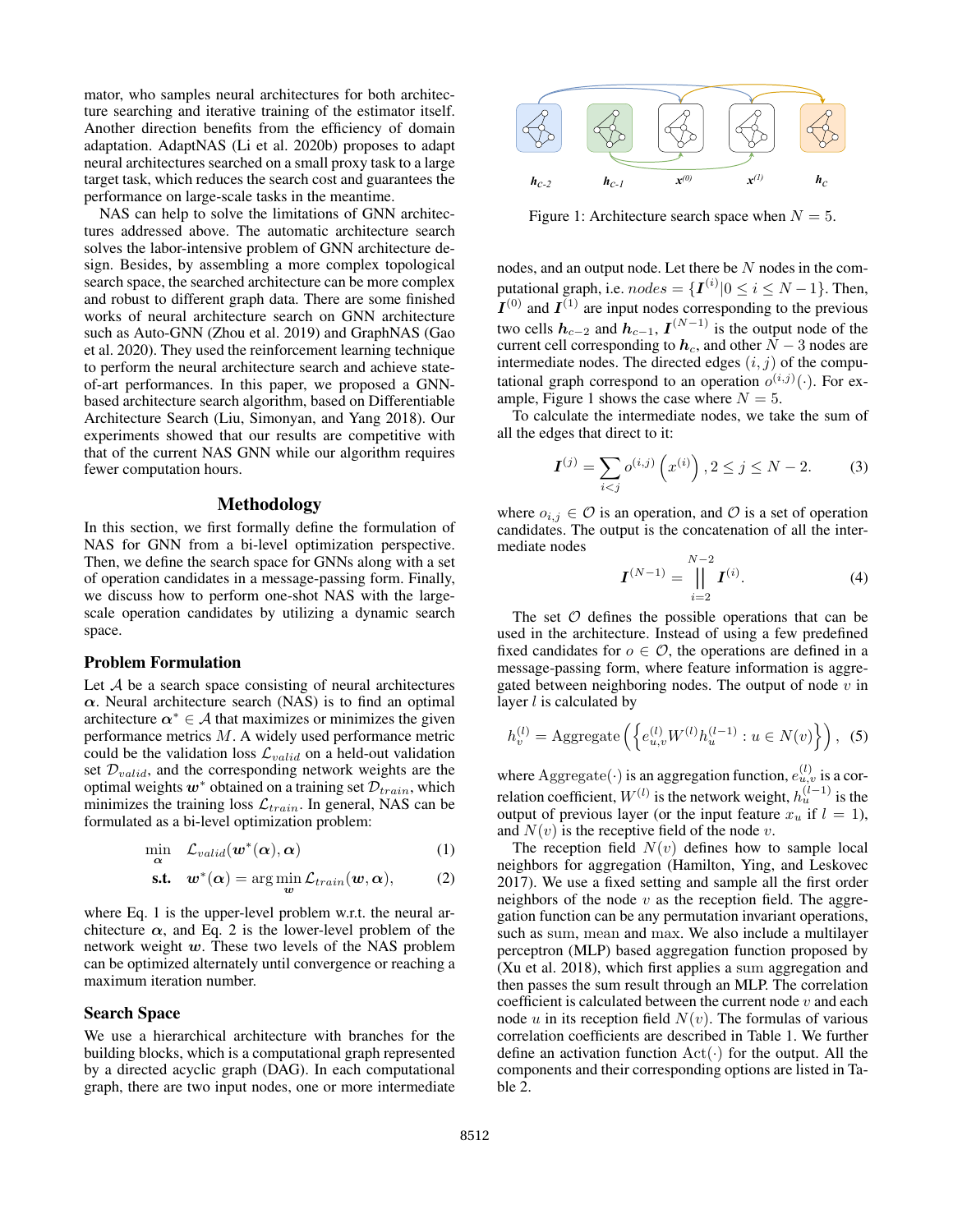| <b>Message</b><br><b>Passing</b> | Formula                                                           |
|----------------------------------|-------------------------------------------------------------------|
| Gonst                            | $e_{uv}^{\text{Gonst}}=1$                                         |
| GCN                              | $e_{uv}^{\text{GCN}} = 1/\sqrt{d_u d_v}$                          |
| GAT                              | $e_{uv}^{\text{GAT}} = \text{leaky\_relu}(W_l * h_u + W_r * h_v)$ |
| $Sym-GAT$                        | $e_{uv}^{\text{Sym}} = e_{uv}^{\text{GAT}} + e_{vu}^{\text{GAT}}$ |
| $\cos$                           | $e_{uv}^{\text{Cos}} = \langle W_l * h_u, W_r * h_v \rangle$      |
| Linear                           | $e_{uv}^{\text{Linear}} = \tanh(\text{sum}(W_l * h_u))$           |
| Gene-Linear                      | $e_{uv}^{\text{Gene}} = W_a * \tanh(W_l * h_u + W_r * h_v)$       |

Table 1: Formulas of various correlation coefficients.

| Component    | Options                                                                             |
|--------------|-------------------------------------------------------------------------------------|
| $e_{u,v}$    | Gonst, GCN, GAT, Sym-GAT,<br>Cos, Linear, Gene-Linear                               |
|              | $\text{Aggregate}(\cdot)$   sum, mean, max, MLP                                     |
| $Act(\cdot)$ | $sigmoid, \tanh, \text{relu}, \text{leaky\_relu},$ relu<br>6, elu, linear, softplus |

Table 2: The components of message-passing based operations and their options.

### One-shot Graph NAS

The repeatedly training of various neural architectures from scratch for evaluation is time-consuming, and the constrained parameter sharing mechanism (Zhou et al. 2019) is limited. In the constrained parameter sharing, the parameters can be shared if and only if the ancestor and the offspring have the same shape of input and output, use the same kind of correlation coefficient function and activation function, and is not a batch normalization layer or a skip connection. Parameters violate such constraints still need to be trained from scratch. Besides, extra computation complexity is introduced comparing to the traditional strategy to check the constraints for each pair of parameters to be shared, which is, unfortunately, CPU intensive and cannot be accelerated by GPUs.

Although the explicit parameter sharing is limited, there is a technique to share parameters implicitly among architectures, which is the one-shot search method. The oneshot search method has been widely adopted for convolutional neural architecture search. It successfully reduces the search cost of CNN architectures from thousands of GPU days (Zoph et al. 2018) to several GPU hours (Liu, Simonyan, and Yang 2018; Dong and Yang 2019). In oneshot NAS, a hyper-network containing all possible architectures in the search space as its sub-graphs is constructed and trained once for evaluation. Operation candidates are weighted summed according to an architecture parameter  $\alpha$ in the hyper-network, which reformulates NAS problems to the learning of the importance weights  $\alpha$  for candidates. After search, discrete architectures can be extracted from the

#### Algorithm 1 Search with dynamic search space

**Input:** a set of operation candidates  $\mathcal{O}$ , the number of nodes N in a cell, the maximum size  $M$  of the candidates subset, the maximum epoch  $max\_epoch$  of inner-loop to optimize a hyper-network, the number  $K$  of top candidates to be remained after each iteration

**Output:** architecture parameter  $\alpha$ 

- 1: Random sample  $\mathcal{O}_{i,j} \in \mathcal{O}$  of size M
- 2: while  $\mathcal{O} \neq \mathcal{O}$  do
- 3: Let  $\mathcal{O} \leftarrow \mathcal{O} \mathcal{O}_{i,j}$
- 4: Random initialize  $\alpha^{(i,j)}$
- 5: **for**  $epoch \in \{1, \ldots, max\_epoch\}$  **do**
- 6: Update weights w with  $\mathcal{L}_{train}(\boldsymbol{w}, \boldsymbol{\alpha})$ <br>7: Update architecture  $\boldsymbol{\alpha}$  with  $\mathcal{L}_{valid}(\boldsymbol{w}, \boldsymbol{\alpha})$
- Update architecture  $\alpha$  with  $\mathcal{L}_{valid}(w, \alpha)$
- 8: end for
- 9: Select top K operations  $\mathcal{O}_{i,j}^* \in \mathcal{O}_{i,j}$
- 10: Random sample  $\mathcal{O}'_{i,j} \in \mathcal{O}$  of size  $M K$
- 11: Let  $\mathcal{O}_{i,j} \leftarrow \mathcal{O}_{i,j}^* \cup \tilde{\mathcal{O}}'_{i,j}$

12: end while

hyper-network.

The remaining problem is how to build a one-shot with the large scale search space. According to the options listed in Table 2, there are 224 different combinations of components. Besides, we also use two fixed operations including a none representing not connected and an identity represent skip connection. This makes the number of operation candidates too large to be trained in parallel in a weighted summed one-shot model due to its large demand for GPU memory. An existing solution to this issue in NAS of CNN is sampling and training one path per epoch (Dong and Yang 2019). However, we argue that when the operation number is too large (226 compared to 8 in the previous CNN work), the probability of an individual operation to be sampled is too low to train it properly. Especially when the number of epochs is less than the number of operation candidates, there must be operations that have never been sampled.

To solve this problem, we propose a dynamic search space, where a small subset of operation candidates  $\mathcal{O}_{i,j} \in$  $O$  is maintained for each directed computation edge  $(i, j)$ in the architecture such that  $j \in \{2, ..., N - 2\}$  and  $i \in$  $\{0, \ldots, j-1\}$ . At the beginning of search, we first randomly initialize  $\mathcal{O}_{i,j}$ . During search, the subset is then updated iteratively. The operation candidates are ranked according to their corresponding architecture parameter  $\alpha_o^{(i,j)}$ , and only the top-K operations are kept after an iteration. The basic idea is that if an operation is ranked lower than the other in a subset, it is ranked lower than the others in the universe. Therefore, operations with low  $\alpha_o^{(i,j)}$  can be replaced with new operations sampled from the remaining candidates for the next iteration. Note that the dynamic subsets of operation candidates are not uniform for all the edges in the cell but are maintained individually for each edge, which ensures the diversity of operations in the final architecture.

To construct a one-shot hyper-network of the dynamic search space, the architecture parameter  $\alpha = {\alpha^{(i,j)}}$  is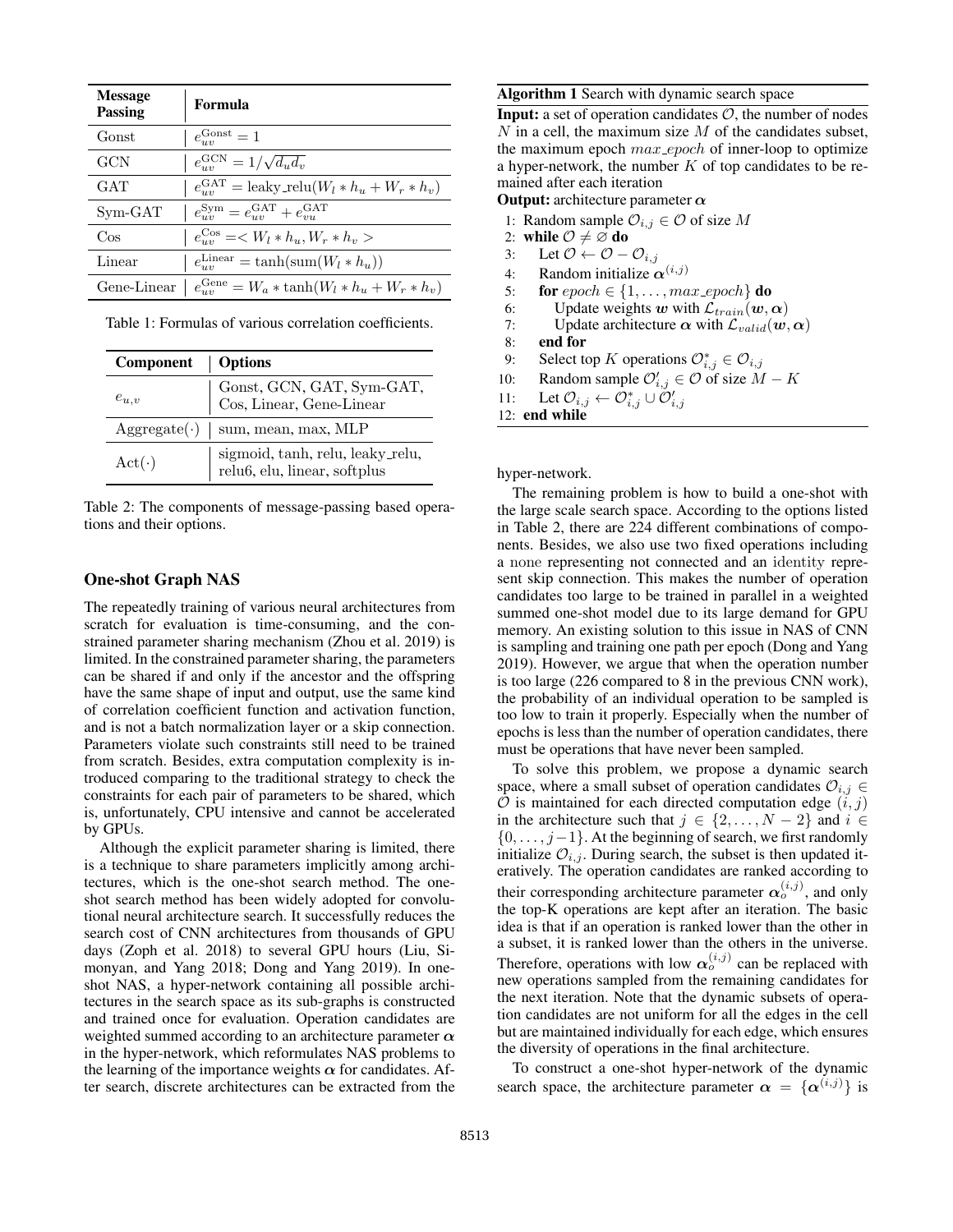|                   |              | Cora | <b>Citeseer</b> | <b>Pubmed</b> |
|-------------------|--------------|------|-----------------|---------------|
| #Nodes            |              | 2708 | 3327            | 19717         |
| #Edges            |              | 5429 | 4732            | 44338         |
| #Features         |              | 1433 | 3703            | 500           |
| #Classes          |              |      | 6               | 3             |
|                   | #Train Nodes | 140  | 120             | 60            |
| Semi              | #Valid Nodes | 500  | 500             | 500           |
|                   | #Test Nodes  | 1000 | 1000            | 1000          |
| F <sub>u</sub> 11 | #Train Nodes | 1708 | 2327            | 18717         |
|                   | #Valid Nodes | 500  | 500             | 500           |
|                   | #Test Nodes  | 500  | 500             | 500           |

Table 3: Statistics and splits of Cora, Citeseer, and Pubmed.

utilized. The mixed operation on edge  $(i, j)$  is calculated according to the softmax over  $\alpha^{(i,j)}$  by:

$$
\bar{o}^{(i,j)}(x) = \sum_{o \in \mathcal{O}_{i,j}} \frac{\exp\left(\boldsymbol{\alpha}_o^{(i,j)}\right)}{\sum_{o' \in \mathcal{O}_{i,j}} \exp\left(\boldsymbol{\alpha}_{o'}^{(i,j)}\right)} o(x), \quad (6)
$$

where  $\bar{o}^{(i,j)}$  is the weighted mixed operation on edge  $(i, j)$  in the hyper-network. Therefore, the hyper-network is parameterized by two factors, the network weights  $w$  and the architecture parameter  $\alpha$ . To evaluate and optimize the hypernetwork, we use a commonly used loss function for classification tasks, negative log likelihood (NLL):

$$
\mathcal{L}(\boldsymbol{w}, \boldsymbol{\alpha}) = \mathbb{E}_{(x,y)\sim\mathcal{D}}\left[-y \log \left(f(\boldsymbol{x}|\boldsymbol{w}, \boldsymbol{\alpha})\right)\right]. \tag{7}
$$

Following the bi-level optimization setting in Eqs. 1 and 2, the architecture parameter is update with the gradient of validation loss:

$$
\boldsymbol{\alpha}' \leftarrow \boldsymbol{\alpha} - \eta_{\boldsymbol{\alpha}} \cdot \nabla_{\boldsymbol{\alpha}} \mathcal{L}_{valid}(\boldsymbol{w}, \boldsymbol{\alpha}), \tag{8}
$$

where  $\eta_{\alpha}$  is the architecture learning rate, and  $\mathcal{L}_{valid}(\boldsymbol{w}, \alpha)$ is the validation loss calculated on a held-out validation set  $\mathcal{D}_{valid}.$ 

After the architecture parameter is optimized in the oneshot hyper-network, top-K operation candidates on each edge  $(i, j)$  are selected given the  $\alpha^{(i,j)}$ :

$$
\mathcal{O}_{i,j}^* = \text{TOP}_K(\mathcal{O}_{i,j} \mid \boldsymbol{\alpha}^{(i,j)}). \tag{9}
$$

For each edge  $(i, j)$ , we also maintain a queue of unsampled operations. The top-K operations are then combined with a set of newly sampled architecture from the queue of unsampled operations, and the inner-loop starts again. The overall procedure is as shown in Algorithm 1. There is an inner-loop, where a sampled subset of operation candidates  $\mathcal{O}_{i,j} \in \mathcal{O}$  for each edge is searched with an one-shot hypernetwork, and an outer-loop, where the subset of operation candidates is dynamically updated according to the current architecture parameter  $\alpha_{i,j}$  for the edge.

## Experiments

#### Datasets

We search for architectures and test their performances on citation networks for node classification, including Cora, Citeseer, and Pubmed. Following the splits used by Yang, Cohen, and Salakhudinov (2016) and Gao et al. (2020), for the semi-supervised learning, we use 20 nodes per class for training and use 500 and 1,000 nodes for validation and testing, respectively For the full supervised learning, we follow the splits of Gao et al. (2020), where 500 nodes are used for validation, 500 nodes are used for testing, and all the remaining nodes are used for training. The detailed statistics of the dataset along with the splits are shown in Table 3.

### Baseline Methods

In order to demonstrate the effectiveness of our NAS method, we compare the found architectures with various categories of the state-of-the-art architectures, including manually crafted architectures and various NAS searched architectures.

• Manually crafted architectures: Firstly, we consider two architectures that includes in our search space: GCN (Kipf and Welling 2016), which is equivalent to "GCNsum-relu", and GAT (Veličković et al. 2017), which is equivalent to "GAT-sum-elu". Besides, we also compare with several newly published and complicated methods: APPNP (Klicpera, Bojchevski, and Günnemann 2018), which utilize an improved propagation scheme based on personalized PageRank, ARMA (Bianchi et al. 2019), which utilizes auto-regressive moving average (ARMA) filters instead of the polynomial ones, and H-GCN (Hu et al. 2019), which learns hierarchical representations for graphs.



(a) The best architecture on Cora;



(b) The best architecture on Citeseer;



(c) The best architecture on Pubmed;

Figure 2: The best searched architectures on the semisupervised tasks.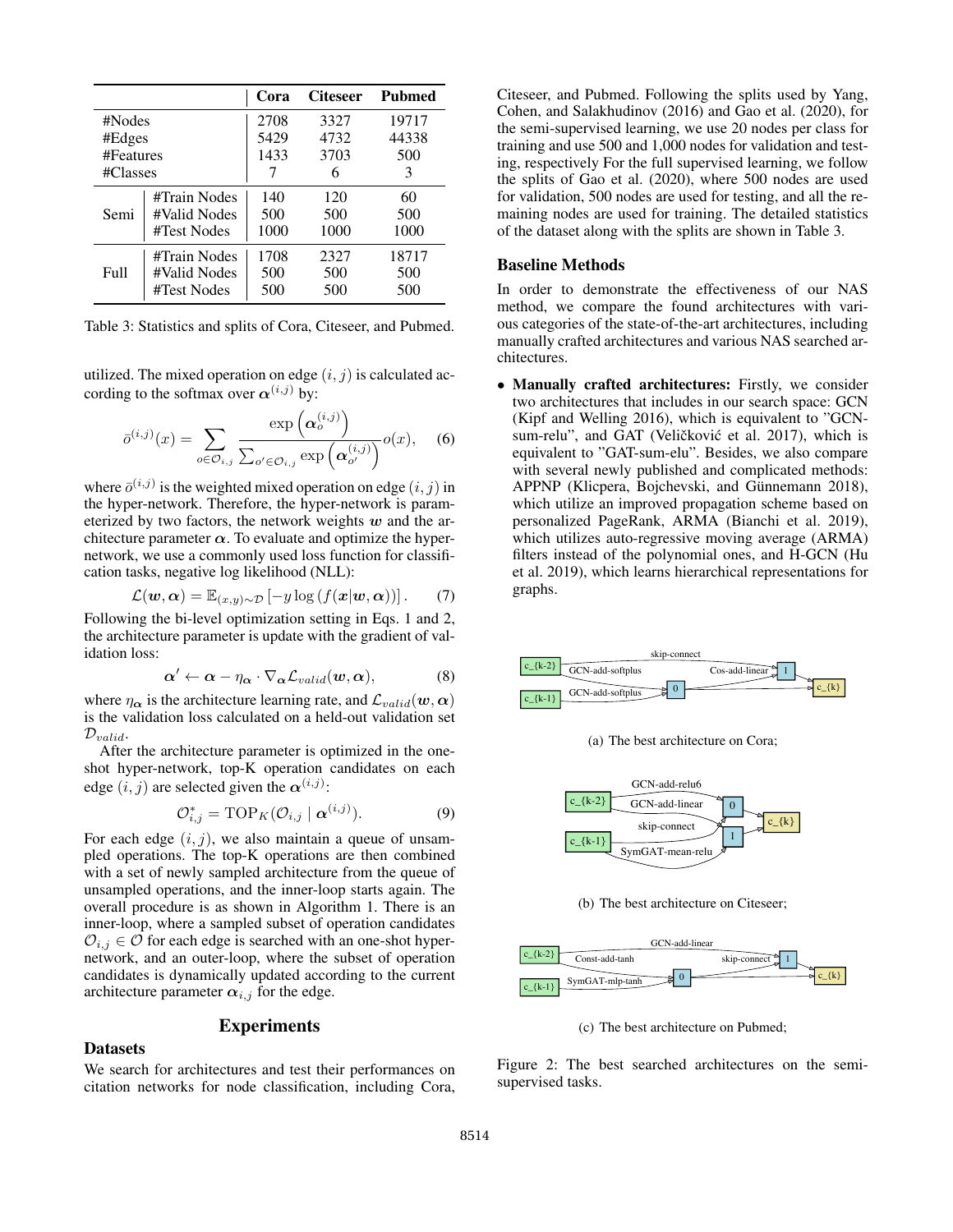|                     | Model                        | Cora                               |                                        | <b>Citeseer</b>                      |                                      | <b>Pubmed</b>                   |                                       |
|---------------------|------------------------------|------------------------------------|----------------------------------------|--------------------------------------|--------------------------------------|---------------------------------|---------------------------------------|
| <b>Type</b>         |                              | semi                               | full                                   | semi                                 | full                                 | semi                            | full                                  |
| Manually<br>Crafted | GCN (Kipf and Welling 2016)  | $81.4 \pm 0.5\%$                   | $90.2 \pm 0.0\%$                       | $70.9 \pm 0.5\%$                     | $80.0 \pm 0.3\%$                     | $79.0 \pm 0.4\%$                | $87.8 \pm 0.2\%$                      |
|                     | GAT (Veličković et al. 2017) | $83.0 \pm 0.7\%$                   | $89.5 \pm 0.3\%$                       | $72.5 \pm 0.7\%$                     | $78.6 \pm 0.3\%$                     | $79.0 \pm 0.3\%$                | $86.5 \pm 0.6\%$                      |
|                     | ARMA (Bianchi et al. 2019)   | $82.8 \pm 0.6\%$                   | $89.8 \pm 0.1\%$                       | $72.3 \pm 1.1\%$                     | $79.9 \pm 0.6\%$                     | $78.8 \pm 0.3\%$                | $88.1 \pm 0.2\%$                      |
|                     | APPNP (Klicpera et al. 2018) | $83.3 \pm 0.1\%$                   | $90.4 \pm 0.2\%$                       | $71.8 \pm 0.4\%$                     | $79.2 \pm 0.4\%$                     | $80.2 \pm 0.2\%$                | $87.4 \pm 0.3\%$                      |
|                     | H-GCN (Hu et al. 2019)       | $79.8 \pm 1.2\%$                   | $89.7 \pm 0.4\%$                       | $70.0 \pm 1.3\%$                     | $79.2 \pm 0.5\%$                     | $78.4 \pm 0.6\%$                | $88.0 \pm 0.5\%$                      |
| Macro<br><b>NAS</b> | AGNN (Zhou et al. 2019)      | $83.6 \pm 0.3\%$                   | ٠                                      | $73.8 \pm 0.7\%$                     |                                      | $79.7 \pm 0.4\%$                |                                       |
|                     | GraphNAS (Gao et al. 2020)   | $83.7 + 0.4\%$<br>$(2$ GPU Hrs $)$ |                                        | $73.5 \pm 0.3\%$<br>$(2$ GPU Hrs $)$ |                                      | $80.5 \pm 0.3\%$<br>(9 GPU Hrs) |                                       |
| Micro<br><b>NAS</b> | GraphNAS (Gao et al. 2020)   |                                    | $90.6 \pm 0.3\%$<br>$(6$ GPU Hrs $)$   |                                      | $81.2 \pm 0.5\%$<br>$(6$ GPU Hrs $)$ |                                 | $91.2 \pm 0.3\%$<br>$(12$ GPU Hrs $)$ |
|                     | DSS (Ours)                   | $83.9 \pm 0.3\%$                   | $91.0 \pm 0.2\%$<br>$(0.9$ GPU Hrs $)$ | $73.3 \pm 0.3\%$                     | $81.4 + 0.4\%$<br>$(0.8$ GPU Hrs $)$ | $80.3 \pm 0.2\%$                | $88.2 + 0.4\%$<br>$(0.9$ GPU Hrs $)$  |

Table 4: Test accuracy on node classification tasks.

- Macro NAS architectures: Both GraphNAS (Gao et al. 2020) on the semi-supervised tasks and AGNN (Zhou et al. 2019) searched for individual operations in different chain-structured layers of the entire network along with their hyper-parameters, such as dimensions and number of attention heads. These architectures are typically referred to as macro architectures (Elsken, Metzen, and Hutter 2018).
- Micro NAS architectures: GraphNAS (Gao et al. 2020) searches micro architectures consisting of a hierarchical multi-branch structure of 12 predefined operations on the full-supervised tasks.

#### Results on Node Classification

We search for neural architectures with the semi-supervised setting on each dataset. After search, we retrain the searched architectures in both the semi- and full- supervised setting. To construct the hyper-networks, we allow 2 intermediate nodes, which correspond to 5 directed computation edges in the hyper-networks and 4 directed computation edges in the final discrete architectures. The hyper-network has 16 channels and 2 layers. We follow Kipf and Welling (2016) and use a single GCN instead of MLP as the classifier. Both the network weights and the architecture parameters are optimized with ADAM. The network learning rate is set to 0.007, and the architecture learning rate is set to 0.1. The hyper-network is trained for 100 epochs. Dropout and weight decay are applied as regularization. We use a dropout rate of 60%, and use 3e-4 for the weight decay of network weights and 1e-3 for the weight decay of architecture parameters. The GCN classifier is excluded from weight decay. For our dynamic search space, we use 224 message passing operations and 2 special operations as aforementioned. The size M of the dynamic subset of operation candidates is 10. When the subset is updated, top-3 operations are kept.

After search with the one-shot hyper-network, to derive a discrete architecture, we select the strongest operation on the top-2 strongest edges. For example, if a node in a computational graph has 3 input edges, we first select the top-

1 operation  $o^*$  on each edge according to  $\alpha_{i,j}$ . Then, we compare edges according to the architecture parameter of each selected operation  $\alpha_{o^*}^{(i,j)}$  and retain the top-2 edges. The searched architectures on each dataset are demonstrated in Figure 2.

The obtained architectures are evaluated by retraining. For retraining, we still use networks with 2 layers and optimize them with ADAM. The other hyper-parameters are tuned over the following options:

- Hidden channels:  $\{16, 64, 128, 256\}$ ;
- Learning rate:  $\{0.05, 0.005, 0.001, 0.0001\}$ ;
- Dropout rate:  $\{0.0, 0.3, 0.6, 0.9\}$ ;
- Weight decay:  $\{1e-4, 5e-5\}$ .

The test accuracy of searched architectures are demonstrated in Table 4. Compared to the semi-supervised setting of GraphNAS on Cora and Citeseer, our proposed oneshot method achieves twice speedup, while on Pubmed it achieves 10 times of speedup. Because the manually crafted GNNs use the same architecture for both semi- and fullsupervised tasks, we transfer the architectures searched with semi-supervision to full-supervision without any modification.

On semi-supervised tasks, our architectures consistently outperform those hand-crafted ones and can reach competitive performance to AGNN and GraphNAS with less search cost than GraphNAS (detailed search cost is not reported in AGNN, but they claim a 12-GPU-hours search by their method without parameter sharing). The full-supervised performance of our architectures is slightly lower than Graph-NAS on Pubmed. This might because they search for different architectures that are specific to full-supervised tasks, while we directly transfer architectures searched with semisupervision. However, our architectures can still consistently outperform all the manually crafted ones under fullsupervision.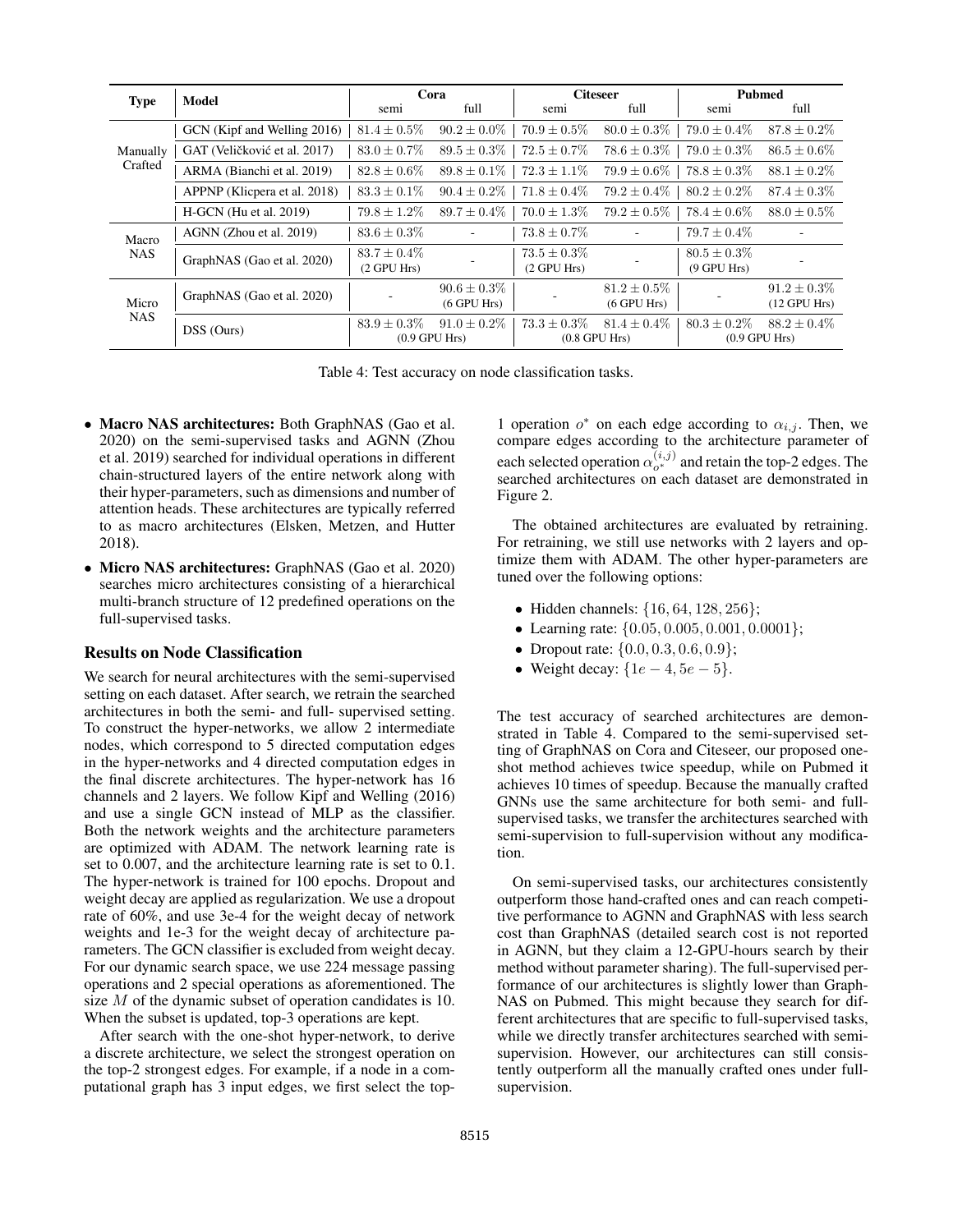#### Search with Dynamic Search Space

To show the effectiveness of using dynamic search space, we compare our method with a fixed search space and a random search space. To construct a fixed search space, we evaluated all the operation candidates individually Chain-structured networks with 2 layers and 64 channels are constructed and evaluated. To ensure the diversity of the search space, we select the top aggregation function and activation function for each correlation coefficient. The test accuracy of top operations are shown in Table 5. For random search space, we randomly sample the subset for each edge  $(i, j)$  and search for only 1 iteration without the top-K updating. We repeat the random initialization on each dataset for 3 times to get different random search space.

| Operation          | Cora  |
|--------------------|-------|
| Const-mean-elu     | 77.4% |
| GCN-add-softplus   | 79.7% |
| GAT-add-tanh       | 79.6% |
| SymGAT-add-sigmoid | 80.7% |
| Cos-add-linear     | 73.0% |
| GeneLinear-mlp-elu | 81.3% |
| Linear-add-tanh    | 80.5% |

Table 5: Top operations used for fix search space. Accuracy is tested on Cora with the semi-supervised setting.

The test accuracy of search architectures from each search space on the semi-supervised tasks are reported in Table 6. Not surprisingly, the proposed dynamic search space consistently reaches the best performance among all the three search spaces. However, things become interesting when we compare the fixed search space and the random search space. The architectures searched in the fixed search space reach better performance on Cora and Citeseer than the random search space, but are outperformed by the latter on Pubmed. Along with the superior performances of dynamic search space, this demonstrates that operations perform well when they are solely used do not always perform that well when they are used in a complex structure. Besides, randomly sampled candidates also have a chance to outperform candidates perform well when they are solely used, although it is highly unstable due to its random nature.

| <b>Search</b><br><b>Space</b> | Cora             | <b>Citeseer</b>  | <b>Pubmed</b>    |
|-------------------------------|------------------|------------------|------------------|
| Fixed                         | $83.4 \pm 0.2\%$ | $71.8 \pm 0.2\%$ | $78.9 \pm 0.3\%$ |
| Random                        | $82.7 \pm 0.9\%$ | $71.2 \pm 0.2\%$ | $79.2 \pm 0.2\%$ |
| Dynamic                       | $83.9 \pm 0.3\%$ | $72.2 \pm 0.3\%$ | $80.3 \pm 0.2\%$ |

Table 6: Semi-supervised test accuracy of architectures searched on different search space. The random search spaces are sampled for 3 times on each dataset to get different initialization.

## Dynamic Search Space Updating

There are two hyper-parameters of the dynamic search space, i.e. the subset size  $M$  of dynamic operation candidates and the  $K$  for top-K operation selection. They impact the search cost and final performance together. In terms of search cost, the smaller  $M$  or the larger  $K$  will lead to more iterations and longer GPU hours. The number of iterations can be calculated by

$$
iterations = 1 + \left\lceil \frac{|\mathcal{O}| - M}{M - K - 2} \right\rceil,
$$
 (10)

where  $|O|$  is the total number of operation candidates, and the constant 2 corresponding to the 2 special operations. Although increase  $M$  can reduce the total number of iterations, a large M requires too much GPU memory and causes overflow. We empirically set the upper bound of  $M$  to 10.

| <b>Subset</b> | Top-K | <b>GPU</b><br>Hours | Cora                                 |                                      |  |
|---------------|-------|---------------------|--------------------------------------|--------------------------------------|--|
| <b>Size</b>   |       |                     | semi                                 | full                                 |  |
|               |       | 0.8<br>1.2          | $82.2 \pm 0.3\%$<br>$82.8 \pm 0.3\%$ | $91.0 \pm 0.2\%$<br>$91.1 \pm 0.1\%$ |  |
| 10            |       | 0.7<br>0.9          | $82.6 \pm 0.4\%$<br>$83.9 \pm 0.3\%$ | $90.8 \pm 0.3\%$<br>$91.0 \pm 0.2\%$ |  |

Table 7: Different hyper-parameters for the dynamic search space.

The results are as shown in Table 6. We set  $M$  to our empirical upper-bound 10 and a smaller value 8. The results show that decreasing M indeed increases the GPU hours around  $0.1$  to  $0.3$  depending on K without any improvement in accuracy. For  $K$ , we only retain no more than 1 operation on each edge after search according to our deriving rule, which means  $K = 1$  is sufficient enough in theory. However, to avoid instability in practice which might cause the miss omitting of good operations, we set  $K = 3$  and give the second and third best operations "one more chance". The results show that a larger K can ensure better results.

#### Conclusion

In this paper, we propose a novel framework for one-shot graph neural architecture search with a dynamic search space. The proposed dynamic search space solves the challenges of applying one-shot hyper-networks under a large scale search space and meanwhile ensures the performance and diversity of final searched architectures. Instead of sharing parameters, the one-shot hyper-networks train and evaluate various architectures in parallel, which avoids the limitation of parameter sharing in GNNs on input and output shapes and operation types. Extensive experiments demonstrate that our method outperforms the current state-of-theart manually designed architectures and reaches competitive performance to existing GNN NAS approaches with up to 10 times of speedup.